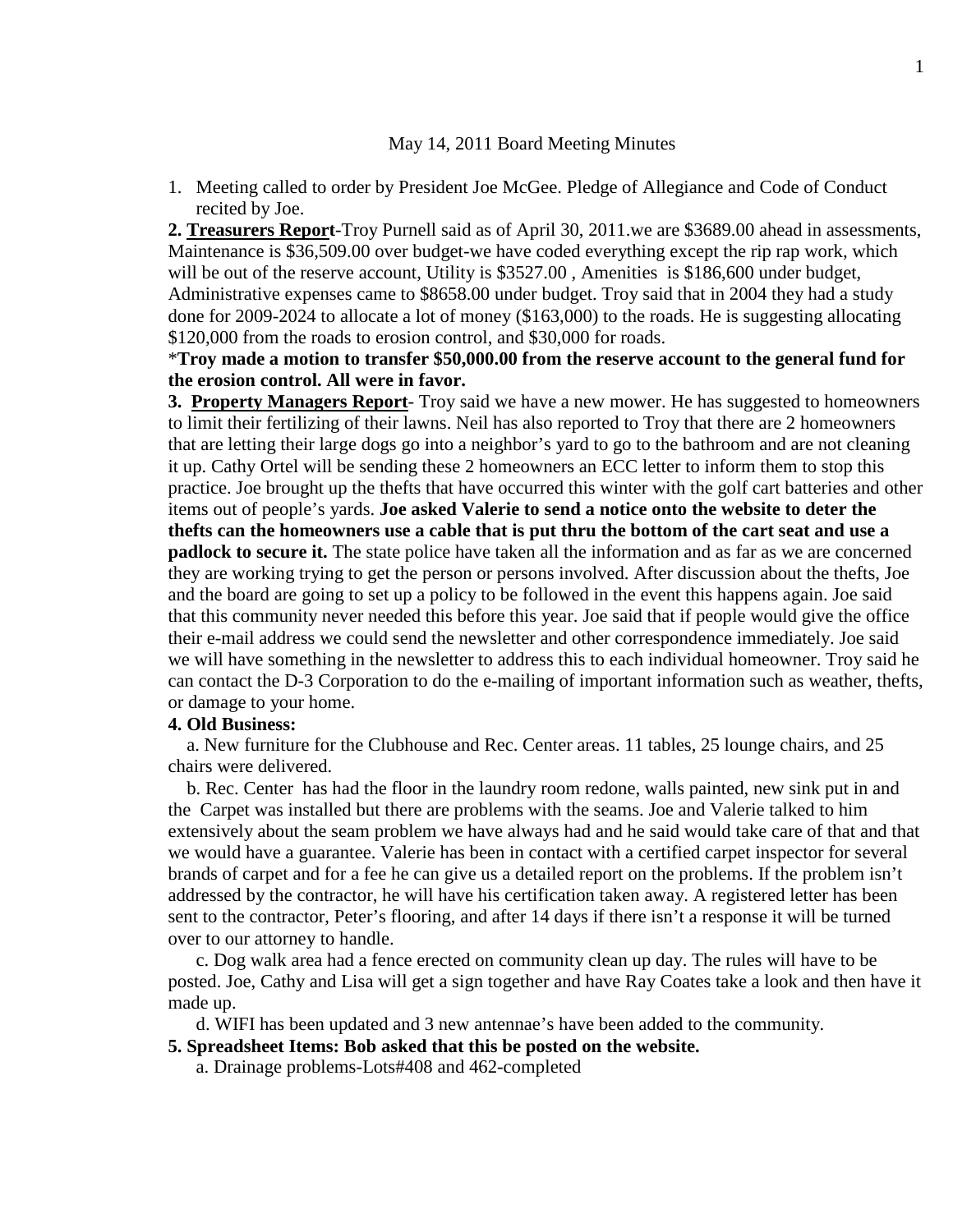b. Boat storage lights-Valerie to call Curtis electric to get the final bid. It has to include running wire from the marquis sign back to the storage yard.

c. Paddle boat repairs- Mike Whaley reported that 85% of the work has been completed. He is waiting for Mr. Benyak to re-enforce the area around the paddles. Joe thanked Andy Lapinski, Vince Miller, and George Benyak for helping to get the fleet going.

d. Split rail fence- Cathy Ortel and Lisa reported that it is 90% finished; they are going thru with the board as to what is to be put on the signs for that area.

e. Straighten signs in the community- Troy is having braces made for the signs at Metal Magic and once they are attached, then the signs can be straightened.

f. Paint speed bumps-James Coyle, his son in law and Mike Whaley worked on getting all of the speed bumps, the curbs at the front entrance painted completely. If we would have to pay for that job, it would have cost over \$2,000.00. Joe and the board thank homeowners like these for making our community the place to be in OC. Everyone in attendance clapped and agreed.

g. Power washing the front fence, lattice and office-Valerie will do when the weather permits.

h. Rip Rap- has been completed. Joe said eventually all of our ponds will be wrapped.

i. Added stone in the rear of lot#108 is completed

j. Drainage behind lot#120 has been completed

k. Additional street lights to be added in the community- Joe is working on getting the poles from Verizon.

l. All of the cones have been installed over the tops of the poles in the community.

m. Stop signs-Vince Miller will go around and access where they are needed.

# **6. New Business:**

**a. ECC Fines**-to be posted on the web site

**b. Scooters-** Cathy Ortel is to send Jeffrey Ward-Lot#133 and Spraker-Lot#272 for speeding thru the community and was stopped by the courtesy person on duty. He was told by the boys involved that the scooters were legal and they did not need a license. **Joe also read from the deed book which stated the following. The following vehicles may not be brought into the development or parked in it: Unlicensed or inoperable vehicles, and vehicles that are being repaired, rebuilt, repainted or junked. Motorized minibikes, snowmobiles, trail bikes, and allterrain or off road vehicles may not be operated in the development but may be brought into the development on trucks or trailers, provided that they are not off-loaded. Not withstanding the above, golf carts are allowed and a license is madatory.** Joe said that the answer to the question about the motor scooters is they are not allowed in the community, and he asked Cathy Ortel of the ECC to write letters to the parents of these boys to inform them about the motor scooters. Golf carts are allowed with a driver's license.

**c. Newsletters** have been delivered late the last 3 times. It has been sent out thru bulk mail and the next newsletter will be sent out first class, and we will see if this doesn't work.

**7. Entertainment-** Joe asked for someone to chair the July 4<sup>th</sup> parade. Joe said this is our biggest event of the year and he would hate for it not to be held.

8. **Budget-**Joe introduced the new chairperson for this committee. Her name is Patricia Griffith. Other members are Andy Lapinski, Elaine Galeone, Mike Tebin, and Tim Rath. Elaine asked about the boat storage income. She looked at the income in January and there was \$2,425.00, and there should be a total of \$8,500.00. Joe told her that she had to go back to the December financials. A lot of people pay for the slip ahead of time. Elaine asked about the several visits the propane company is making to fill the tanks, and was it necessary. Joe said that this has been a very cold winter. Valerie said another reason is because of the gas dryers.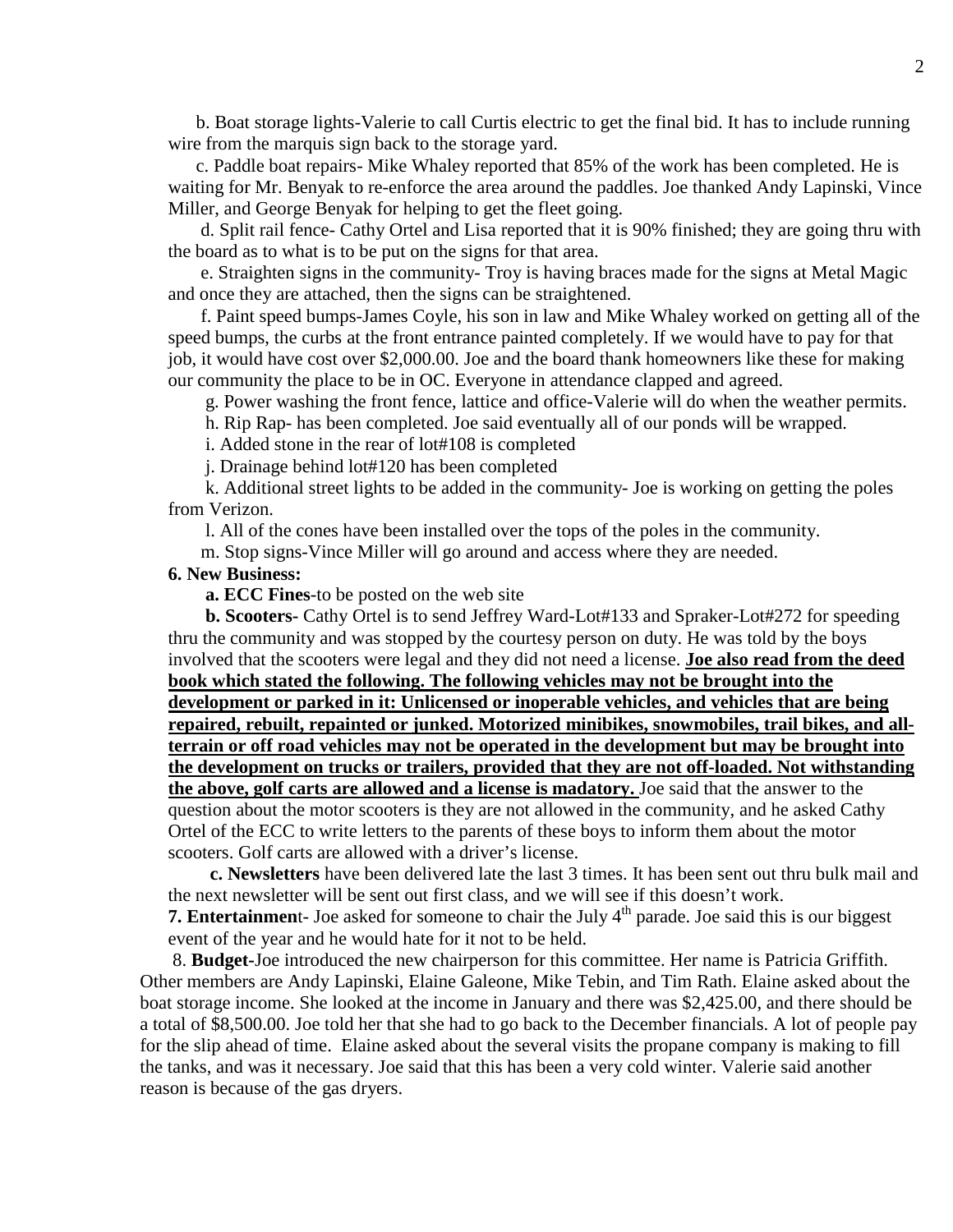**9. Boat Storage Committee Report**: Fred Verga thanked everyone who helped clean up and cut back the vegetation and trees in the storage yard and then having it sprayed. Fred & Dale purchased new cinderblocks and numbered them for the slips that were not marked. There is a big pile of stone in the middle of the storage yard. Bobby Cowger can move when he returns for work that needs to be completed. Fred told the board about an incident that happened at his house on Friday 13, 2011. Dale his wife put a pie in the oven and they went down to the pier and forgot about the pie in the oven. When they returned the house was full of smoke and they had to open all the windows because of the smoke. At that time the gate attendant went by definitely over the speed limit and did not even see the smoke billowing out of the windows. Joe said we were having a meeting with the gate attendants on the  $24<sup>th</sup>$  to go over all of the issues for the summer months.

**10. Beautification Committee**- Joe McGee said that this year we had a record amount of people from the community helping out. There were 52 homeowners who attended and helped out and he had them stand up and they were applauded by the audience. The flags by the front entrance are getting hung up in the trees. Keith Shoff said he can top the tree off or cut it down. Joe mentioned again about how much money is saved by having all of these homeowners donate their time and expertise to making the community what it is. Joe said that he had to tell one homeowner who has donated flowers and mulch every year, that they had to be reimbursed this year for the money they had spent this year on the flowers and mulch. They refused to be paid for the flowers, but Joe insisted that the Association pay them for the mulch and the other items they donated, or he would have to stop them from working next year! Everyone got a giggle out of that. Joe said the devotion that a lot of the homeowners have to this community is phenomenal.

**11. ECC committee**-Cathy Ortel said her committee completed the first round of inspections one and a half weeks ago and the  $2<sup>nd</sup>$  round will start shortly. Cathy explained that the reason they have to do the inspections so early is because of the lengthy process. We are very happy with the community as a whole because the majority of owners do comply. WE thought that the owners that were brought before the board and ECC were given leniency on their fines in years past, but the ECC has found the same owners are in violation again. Joe said that these owners did not understand the generosity of the board when they had their appeal hearings. Joe said that the owners were told at that time that the generosity was a one time deal, and the board would not be lenient if they came in front of the board with another appeal. Joe also said he would like the fines posted on the website. Elaine Galeone asked where the monies go from the fines. Troy replied that they go to the general fund.

### **12. Open Discussion:**

**Wayne Davidson-Lot# 425-**asked for a 24 hour patrol, because of all the recent thefts. Joe answered him by saying that from 9-5 PM the gate is monitored by the front office and the gate personnel patrols all night long. Joe informed him that at the upcoming personnel meeting he will discuss changing the routes that the personnel take during the night hours instead of doing their regular routine, and more patrols in the off season. Joe said the cost for this year's budget right now is \$72,800 for a year. If we had to maintain more gate personnel during the day it would cost around \$40,000.00 a year more which is not cost effective for the community.

**Melanie Dixon-Lot# 320**-1. Reported that the sink hole needs to be looked at again, she suggested that they need to replace pipes there; Troy will check on it and have it taken care of. 2. She also suggested that maybe when people were not going to be here, to park their golf carts in the storage area where there are cameras and lights. Joe said that the best deterrent is to chain your golf cart. 3. I would like to see that streaming video on the web site again about the golf cart batteries being stolen. Valerie will get it back on the site. 4. Courtesy Personnel to have a spot light for their patrols. Valerie will get one for the HOA truck. 5. She asked that if they could have water and electricity to